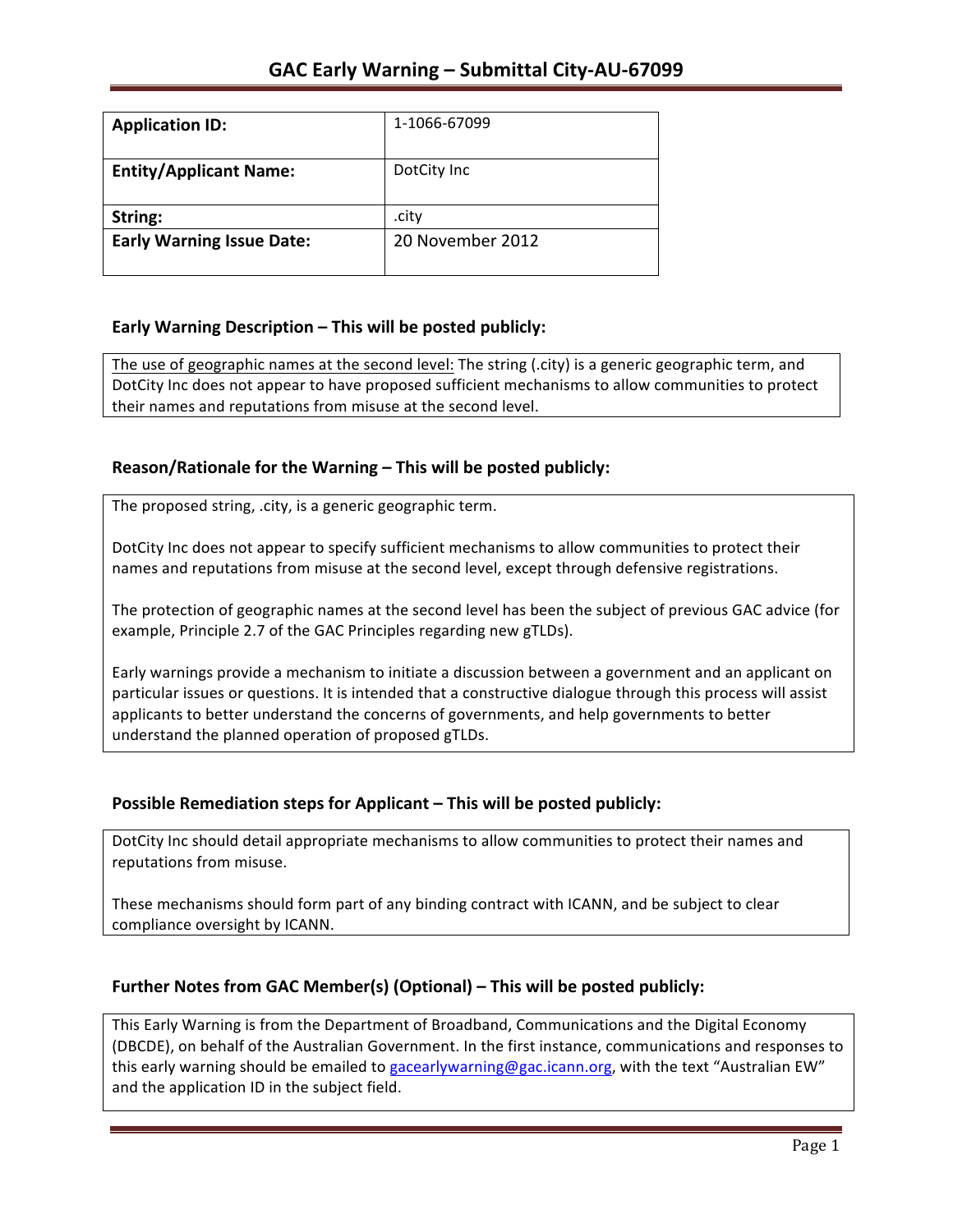# **INFORMATION FOR APPLICANTS**

## **About GAC Early Warning**

The GAC Early Warning is a notice only. It is not a formal objection, nor does it directly lead to a process that can result in rejection of the application. However, a GAC Early Warning should be taken seriously as it raises the likelihood that the application could be the subject of GAC Advice on New gTLDs or of a formal objection at a later stage in the process. Refer to section 1.1.2.4 of the Applicant Guidebook (http://newgtlds.icann.org/en/applicants/agb) for more information on GAC Early Warning.

## **Instructions if you receive the Early Warning**

**ICANN** strongly encourages you work with relevant parties as soon as possible to address the concerns **voiced in the GAC Early Warning.** 

#### **Asking questions about your GAC Early Warning**

If you have questions or need clarification about your GAC Early Warning, please contact gacearlywarning@gac.icann.org. As highlighted above, ICANN strongly encourages you to contact gacearlywarning@gac.icann.org as soon as practicable regarding the issues identified in the Early Warning. 

#### **Continuing with your application**

If you choose to continue with the application, then the "Applicant's Response" section below should be completed. In this section, you should notify the GAC of intended actions, including the expected completion date. This completed form should then be sent to gacearlywarning@gac.icann.org. If your remediation steps involve submitting requests for changes to your application, see the change request process at http://newgtlds.icann.org/en/applicants/customer-service/change-requests.

In the absence of a response, ICANN will continue to process the application as submitted.

#### **Withdrawing your application**

If you choose to withdraw your application within the 21-day window to be eligible for a refund of 80% of the evaluation fee (USD 148,000), please follow the withdrawal process published at http://newgtlds.icann.org/en/applicants/customer-service/withdrawal-refund. Note that an application can still be withdrawn after the 21-day time period; however, the available refund amount is reduced. See section 1.5 of the Applicant Guidebook.

For questions please contact: gacearlywarning@gac.icann.org